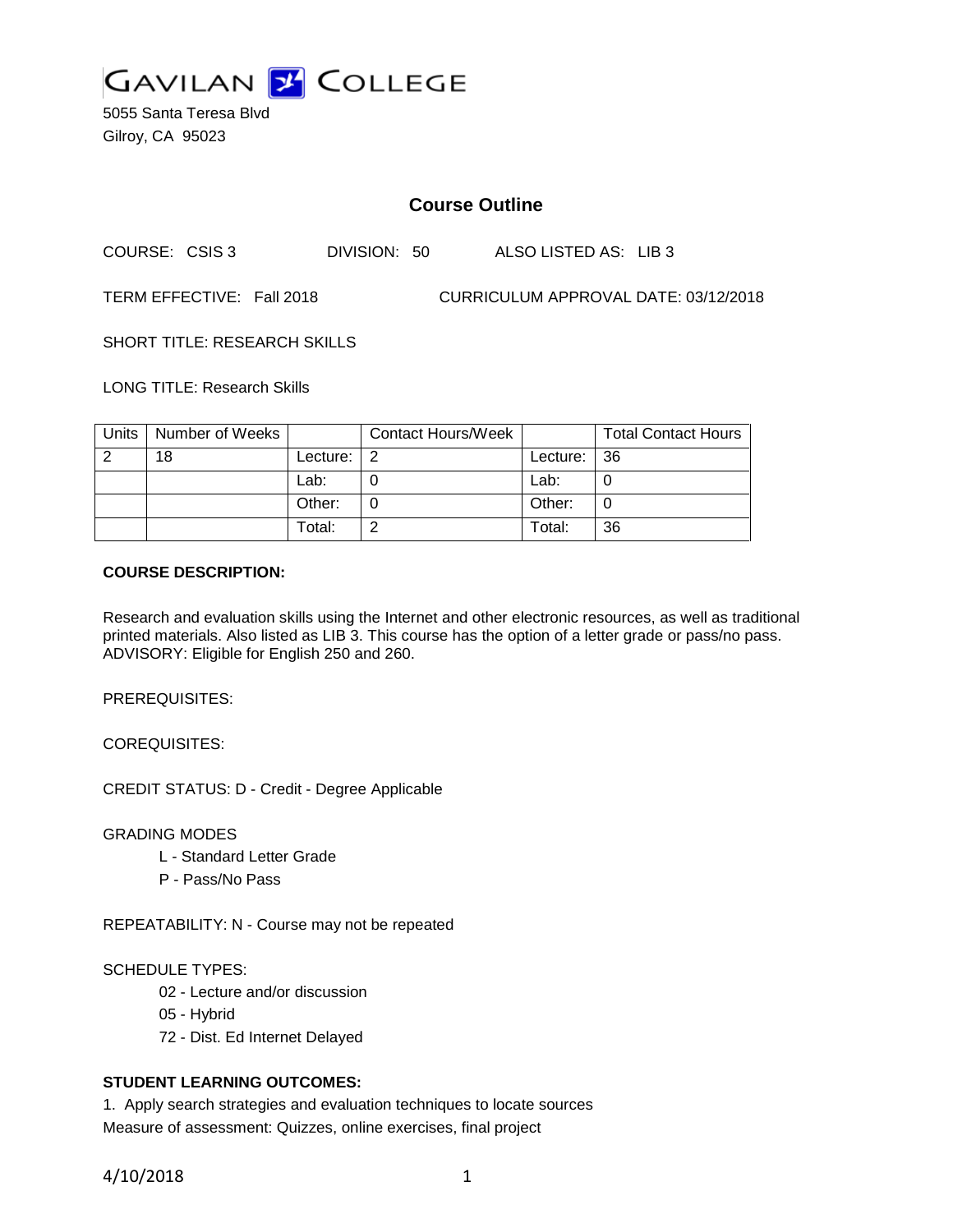Year assessed, or planned year of assessment: 2018 Semester: Spring

2. Examine and compare information from various sources in order to evaluate timeliness, relevance, authority, purpose, and bias.

Measure of assessment: Online exercises, quiz, final project, online forums.

Year assessed, or planned year of assessment: 2018

3. Differentiate types of sources cited and apply correct elements of a citation for a wide range of resources Measure of assessment: Online exercises, forum posts, quiz, final project.

Year assessed, or planned year of assessment: 2018

# **CONTENT, STUDENT PERFORMANCE OBJECTIVES, OUT-OF-CLASS ASSIGNMENTS**

Curriculum Approval Date: 03/12/2018 4 Hours Introduction to the course, maneuvering around the class website, downloading and installing necessary software plug-ins. Objectives: students will be able to navigate the class website in particular and the Internet in general. They will be able to download and install any plug-ins they will need to access the materials of the class. Students will learn the characteristics of a successful online student. They will be able to

identify the different parts of the Internet address.

**Out of Class Assignments:** Pretest. Completed worksheets require the use

of Adobe Acrobat Reader and other plug-ins. Review of browser mechanics, review of URLs. Search tools: Boolean connectors, phrase searching, truncation.

5 Hours

Internet jargon review. Search tools review. Proquest for magazine articles. Scholarly vs. popular journals. Field searching in book catalogs. Online Public Access Catalog (OPAC)

at Gavilan College,

Hartnell College, Monterey Peninsula College and CSUMB, public libraries in Gilroy and Hollister, and the library at SJSU. Writing citations for

books. Objectives: Students will be able to search for

and locate scholarly articles using subscription databases and library

OPACs. Out of Class Assignments: Completed assignments require

use of subscription databases and library OPACs.

5 Hours

Searching for business information.

Internet hoaxes, scams and other

misleading information. Writing a citation and submitting it as an RTF file. Subject directories on the Internet. Library of Congress Memory Project.

Difference between primary and secondary sources. Evaluating websites. Writing citations. Objectives: Students will become proficient in identifying Internet hoaxes scams and other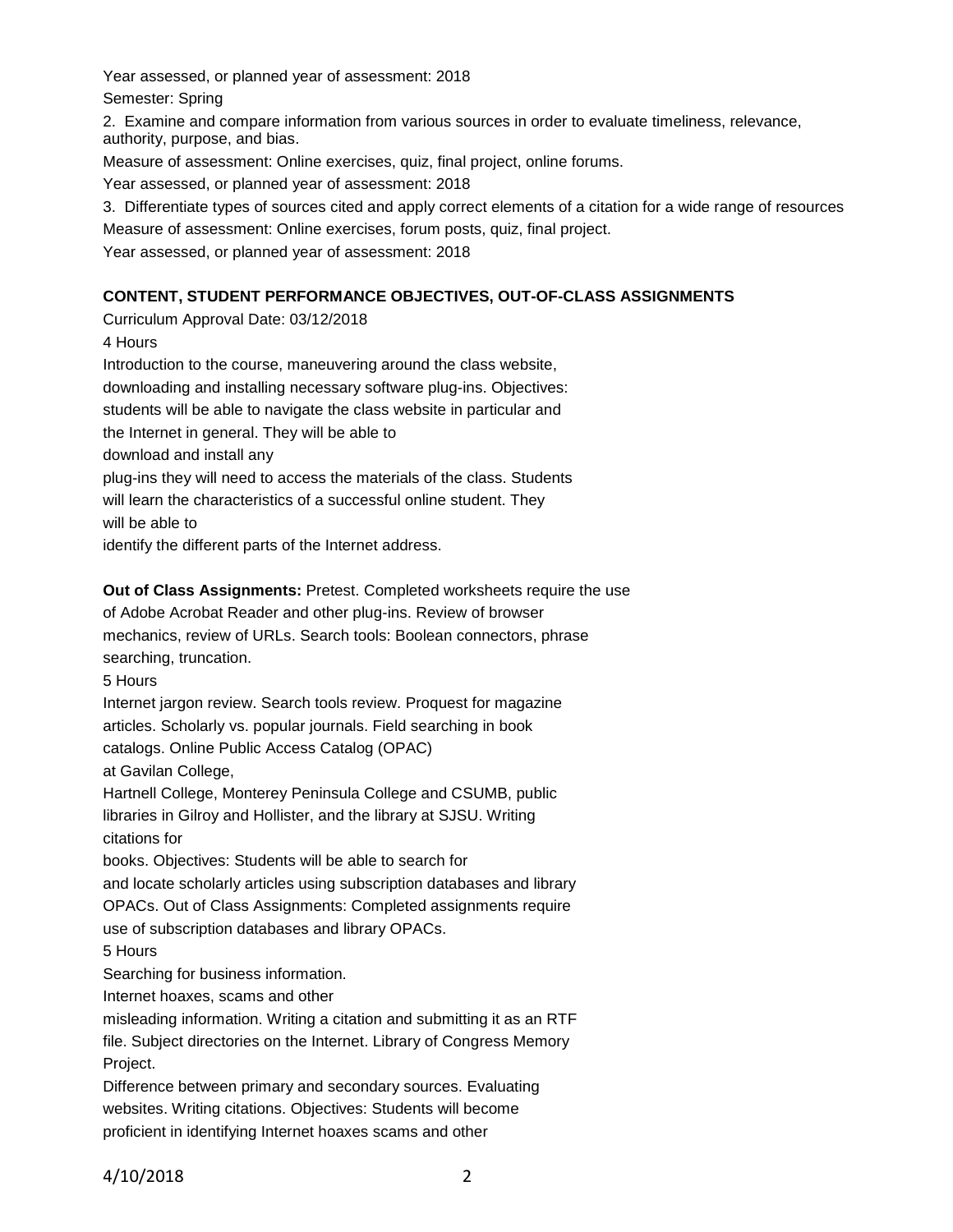misleading

information. Students will be able to write citations and submit them

as Rich Text Format (RTF) files. Out of Class Assignments: Completed

assignments require sending

worksheet to instructor as an RTF file.

4.5 Hours

Evaluating websites. Examining URLs, finding links to your sites. More on search engines. Searching for images. Copyright laws. Sharing images. Objectives: Students will become proficient using search engines and locating images on the Internet.

Out of Class Assignments:

Searching for images and uploading an image onto the class webpage. 4 Hours

Searching limited

access databases. More detail and searching on the

Gavilan library website. Searching and evaluating local history

information. Evaluating more websites. Objectives: Students will

become proficient in searching limited access databases. Out of Class

Assignments: Completed assignments require searching and evaluating

local history information. Commence

work on Bibliography Project.

4 Hours

Traditional printed materials. Searching for and locating relevant information in printed library materials. Objectives: Students will be proficient in locating and using printed library materials such as encyclopedias, dictionaries and almanacs. Out

of Class Assignments:

Locating specific material in library print sources. Continue work on

Bibliography Project.

4 Hours

Introduction to new technologies such as wikis, blogs and tag files.

Objectives: Students will understand how technologies keep changing and

adding more layers to information searches.

They will be able to differentiate between sources of information, primary verses secondary sources, and the reliability of both. Out of Class Assignments:

Completed assignments require knowledge of the different types of newer

technologies and what type of information is available through these

compared to more traditional databases. Continue work on

Bibliography

Project.

4 Hours

Review of all sources and formats. Bibliography Project due. Final Exam due. Objectives: Students will review all sources and formats from the class.

# **METHODS OF INSTRUCTION:**

Lectures, visual demonstrations, in-class practices, group work, individual research project, worksheets, and final examination.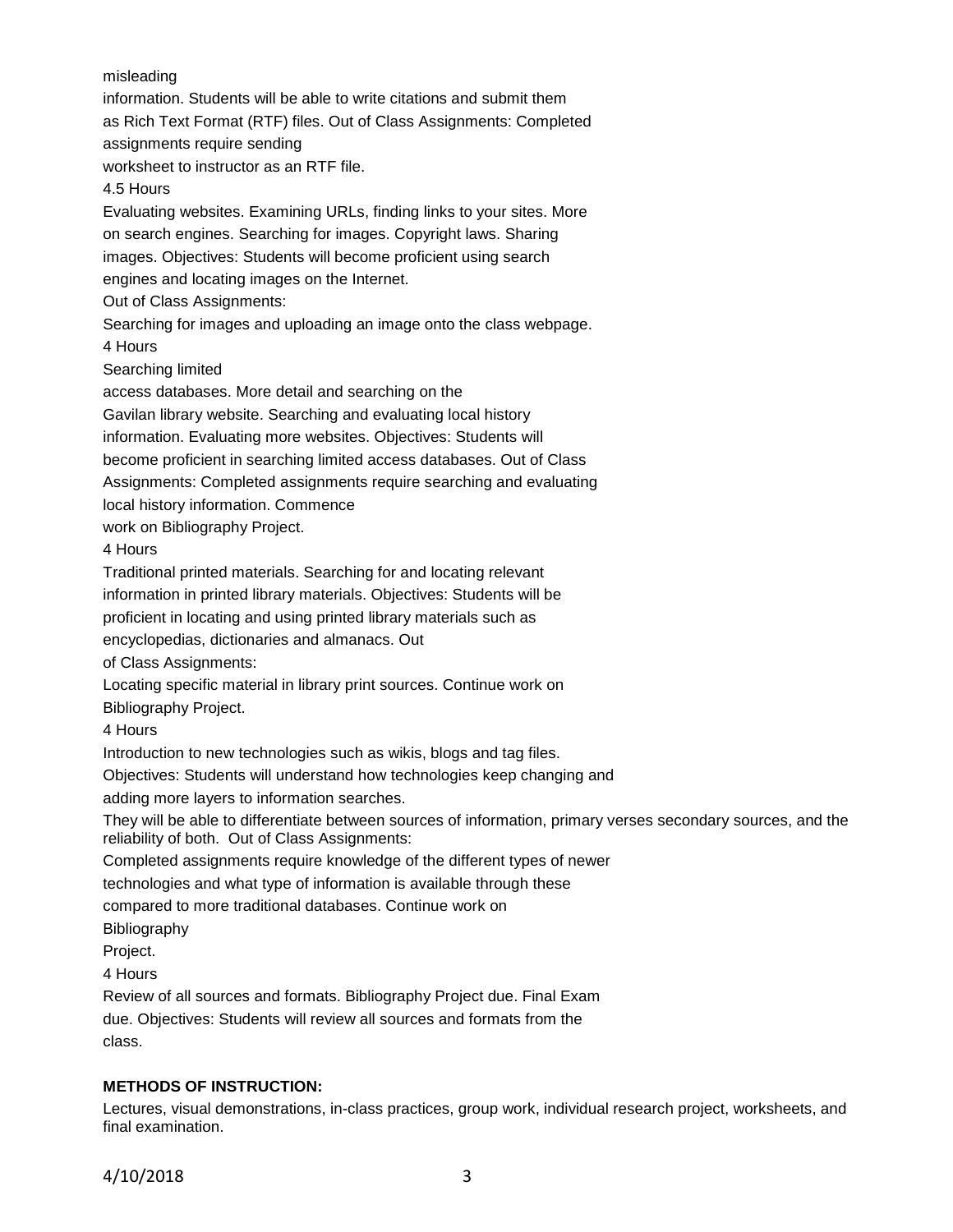## **OUT OF CLASS ASSIGNMENTS:**

Required Outside Hours: Assignment Description: Out of Class Assignments: Complete course Bibliography Project and Final Exam.

### **METHODS OF EVALUATION:**

Writing assignments Percent of total grade: 40.00 % 40% - 70% Written homework; Reading reports; Lab reports; Essay exams Problem-solving assignments Percent of total grade: 15.00 % 15% - 30% Homework problems; Lab reports; Quizzes; Exams Skill demonstrations Percent of total grade: 15.00 % 15% - 30% Class performance; Performance exams Objective examinations Percent of total grade: 15.00 % 15% - 30% Multiple choice; True/false; Matching items; Completion

## **REPRESENTATIVE TEXTBOOKS:**

n/a

#### **ARTICULATION and CERTIFICATE INFORMATION**

Associate Degree: CSU GE: IGETC: CSU TRANSFER: Transferable CSU, effective 200730 UC TRANSFER: Not Transferable

SUPPLEMENTAL DATA: Basic Skills: N Classification: Y Noncredit Category: Y Cooperative Education: Program Status: 2 Stand-alone Special Class Status: N CAN: CAN Sequence: CSU Crosswalk Course Department: CSIS CSU Crosswalk Course Number: 3 Prior to College Level: Y Non Credit Enhanced Funding: N Funding Agency Code: Y In-Service: N Occupational Course: D

4/10/2018 4